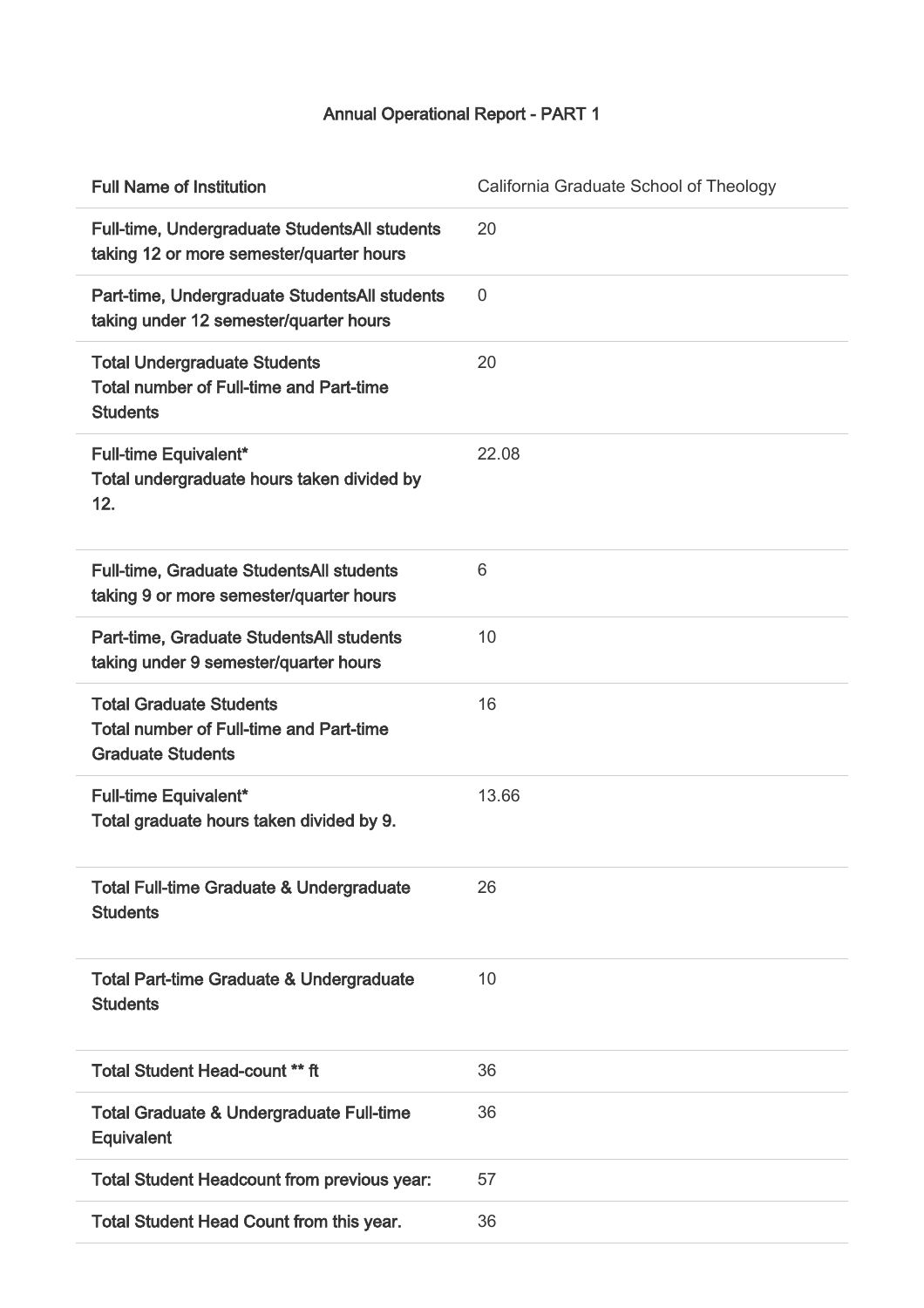| Percentage of difference:                                                                                       | $-37$          |
|-----------------------------------------------------------------------------------------------------------------|----------------|
| Faculty whose highest degree is doctorate                                                                       | 5              |
| Faculty whose highest degree is master's with<br>18 graduate hours in the teaching field                        | $\overline{0}$ |
| <b>Faculty qualified by equivalency</b>                                                                         | 0              |
| Percentage of faculty with doctorate                                                                            | 100            |
| Graduate faculty whose highest degree is<br>doctorate                                                           | 5              |
| Graduate faculty whose highest degree is<br>master's with 18 graduate hours in the<br>teaching field            | $\overline{0}$ |
| Graduate faculty qualified by equivalency                                                                       | $\overline{0}$ |
| Percentage of faculty with doctorate                                                                            | 100            |
| Part-time faculty whose highest degree is<br>doctorate                                                          | 1              |
| Part-time faculty whose highest degree is<br>master's with 18 graduate hours in the<br>teaching field           | 3              |
| Part-time faculty qualified by equivalency                                                                      | $\mathbf 0$    |
| Number of teaching assistants (They must<br>have a bachelor's degree and be enrolled in a<br>master's program.) | 0              |
| Full-time Equivalent (for Undergraduate part-<br>$time)*$                                                       | 1.00           |
| Graduate part-time faculty whose highest<br>degree is doctorate                                                 | 6              |
| Graduate part-time faculty whose highest<br>degree is master's with 18 graduate hours in<br>the teaching field  | 1              |
| Graduate part-time faculty qualified by<br>equivalency                                                          | 0              |
| Number of teaching assistants (They must<br>have a master's degree and be enrolled in a<br>doctorate program.)  | 0              |